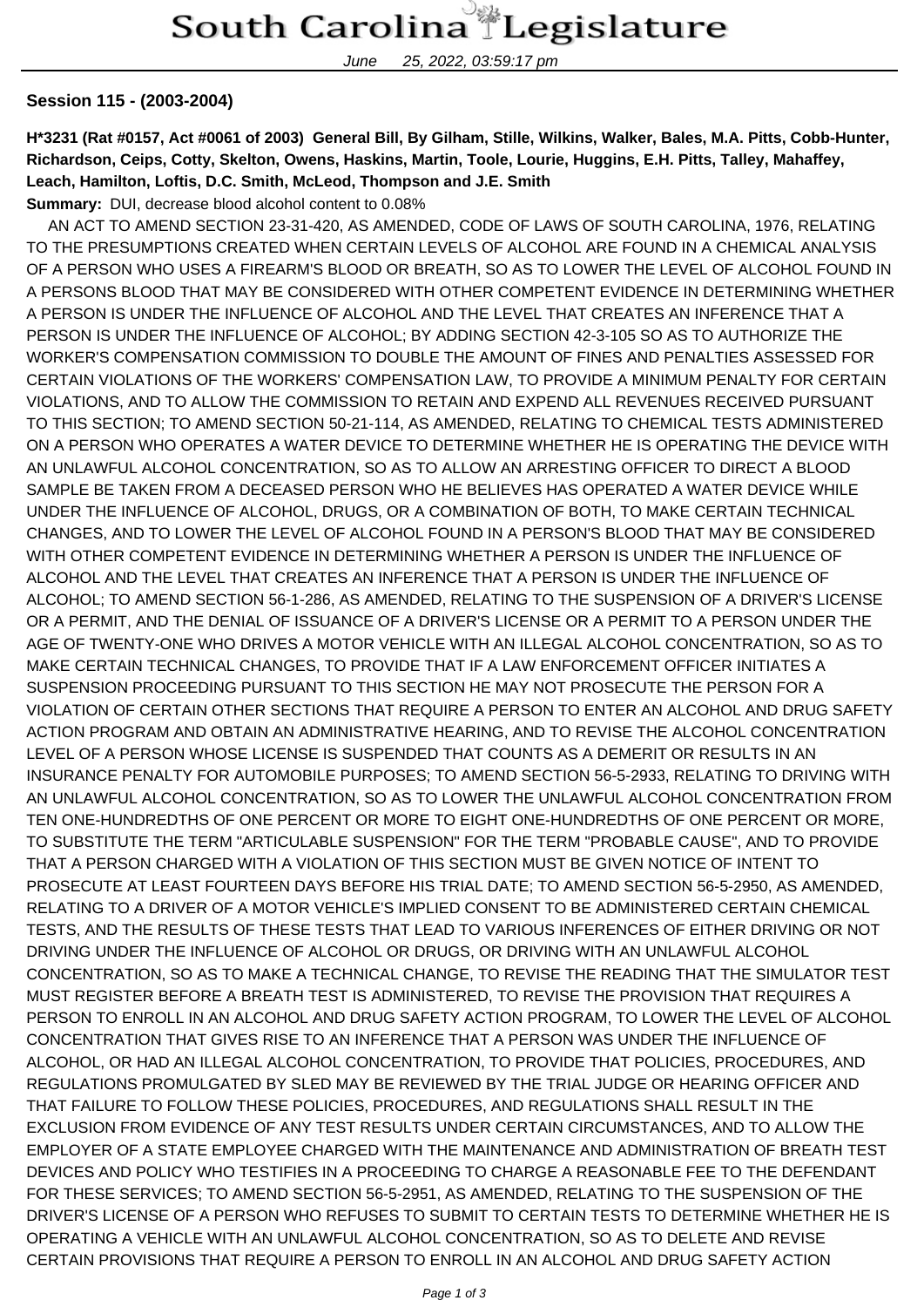## South Carolina Legislature

June 25, 2022, 03:59:17 pm

PROGRAM, AND THE NON-ISSUANCE OF AN ALCOHOL RESTRICTED LICENSE TO A PERSON WHO DOES NOT ENROLL IN THE PROGRAM; TO AMEND SECTION 56-5-2953, AS AMENDED, RELATING TO THE VIDEOTAPING OF THE INCIDENT SITE AND THE BREATH TEST SITE OF A PERSON CHARGED WITH OPERATING A VEHICLE WHILE UNDER THE INFLUENCE OF ALCOHOL, DRUGS, OR THE COMBINATION OF BOTH, OR WHO CAUSES GREAT BODILY HARM OR DEATH WHILE OPERATING A VEHICLE WHILE UNDER THE INFLUENCE OF ALCOHOL, DRUGS, OR A COMBINATION OF BOTH, SO AS TO MAKE A TECHNICAL CHANGE, AND TO PROVIDE THAT CERTAIN PROVISIONS CONTAINED IN THIS SECTION TAKE EFFECT WHEN VIDEOTAPING DEVICES ARE PRESENT IN CERTAIN LAW ENFORCEMENT VEHICLES AND BREATH TEST SITES; TO REQUEST THE ATTORNEY GENERAL TO BRING AN APPROPRIATE ACTION IN FEDERAL COURT THAT CHALLENGES THE FEDERAL GOVERNMENT'S RIGHT TO WITHHOLD FUNDS TO WHICH A STATE IS OTHERWISE ENTITLED BECAUSE OF A STATE'S FAILURE TO ENACT A STATE LAW CONSISTENT WITH A FEDERAL GOAL OR POLICY; TO REPEAL SECTION 30 OF ACT 390 OF 2000 WHICH RELATES TO LOWERING THE ALCOHOL CONCENTRATION LEVEL FOR DRIVING UNDER THE INFLUENCE OF ALCOHOL OR OTHER INTOXICATING SUBSTANCES FROM TEN ONE-HUNDREDTHS OF ONE PERCENT OR MORE TO EIGHT ONE-HUNDREDTHS OF ONE PERCENT OR MORE; TO AMEND SECTION 56-5-2940, AS AMENDED, RELATING TO THE PENALTY FOR OPERATING A VEHICLE WHILE UNDER THE INFLUENCE OF ALCOHOL, ANY OTHER DRUG, OR A COMBINATION OF DRUGS, AND OPERATING A VEHICLE WITH AN UNLAWFUL ALCOHOL CONCENTRATION, SO AS TO REVISE THE MINIMUM IMPRISONMENT FOR A SECOND OFFENSE, THE MONETARY PENALTY FOR ALL OFFENSES, AND TO PROVIDE THAT A PORTION OF THE PENALTY SHALL BE USED BY THE DEPARTMENT OF PUBLIC SAFETY AND THE STATE LAW ENFORCEMENT DIVISION; BY ADDING SECTION 56-5-2942 SO AS TO PROVIDE THAT A PERSON WHO IS CONVICTED OF A SECOND OR SUBSEQUENT OFFENSE OF OPERATING A MOTOR VEHICLE WHILE UNDER THE INFLUENCE OF ALCOHOL, ANOTHER DRUG, OR A COMBINATION OF DRUGS, OR OPERATING A VEHICLE WITH AN UNLAWFUL ALCOHOL CONCENTRATION MUST HAVE ALL MOTOR VEHICLES OWNED BY OR REGISTERED TO HIM IMMOBILIZED UNDER CERTAIN CIRCUMSTANCES; BY ADDING SECTION 23-6-180 SO AS TO PROVIDE THAT THE DEPARTMENT OF PUBLIC SAFETY MUST KEEP PERMANENT RECORDS OF ALL HIGHWAY PATROLMEN KILLED IN THE LINE OF DUTY, WHO DIE WHILE ACTIVELY EMPLOYED, AND WHO ARE RETIRED; TO AMEND SECTION 56-5-2934, RELATING TO THE RIGHT TO COMPULSORY PROCESS OF A PERSON WHO IS CHARGED WITH CERTAIN ALCOHOL RELATED OFFENSES SO AS TO PROVIDE THAT THE PROVISION CONTAINED IN THIS SECTION THAT REQUIRES THE ATTENDANCE AT A HEARING OR COURT PROCEEDING OF A STATE EMPLOYEE CHARGED WITH MAINTENANCE AND THE ADMINISTRATION OF BREATH TESTING DEVICES TAKES EFFECT ONCE THE COMPULSORY PROCESS PROGRAM AT THE STATE LAW ENFORCEMENT DIVISION IS FUNDED, AND TO DELETE THE PROVISION THAT REQUIRES A DEFENDANT TO COMPLETE A HEARING REQUEST FORM AND GIVE IT TO AN ARRESTING OFFICER WHO WOULD FORWARD IT TO THE DEPARTMENT OF PUBLIC SAFETY; TO AMEND SECTION 56-5-2945, AS AMENDED, RELATING TO CAUSING GREAT BODILY INJURY OR DEATH WHILE DRIVING UNDER THE INFLUENCE OF ALCOHOL, DRUGS, OR A COMBINATION OF BOTH, SO AS TO INCREASE THE FINES IMPOSED FOR A VIOLATION OF THIS PROVISION AND TO PROVIDE THAT A PORTION OF THE FINES MUST BE SET ASIDE FOR THE HIGHWAY PATROL; TO AMEND SECTION 56-5-2952, RELATING TO THE FILING FEE FOR AN ADMINISTRATIVE HEARING, SO AS TO PROVIDE THAT THIS FEE APPLIES TO ANY HEARING BEFORE THE DEPARTMENT OF PUBLIC SAFETY, AND TO INCREASE THE FEE FROM FIFTY DOLLARS TO ONE HUNDRED DOLLARS. - ratified title

| 12/18/02 | <b>House</b> | <b>Prefiled</b>                                                                       |
|----------|--------------|---------------------------------------------------------------------------------------|
| 12/18/02 | House        | <b>Referred to Committee on Judiciary</b>                                             |
| 01/14/03 | House        | Introduced and read first time HJ-95                                                  |
| 01/14/03 | <b>House</b> | <b>Referred to Committee on Judiciary HJ-95</b>                                       |
| 01/21/03 | House        | Member(s) request name added as sponsor: Ceips                                        |
| 02/04/03 | House        | Member(s) request name added as sponsor: Cotty                                        |
| 02/05/03 | House        | Member(s) request name added as sponsor: Skelton                                      |
| 02/06/03 | House        | Member(s) request name added as sponsor: Owens                                        |
| 02/12/03 | House        | Member(s) request name added as sponsor: Haskins, Martin, Toole                       |
| 02/26/03 | <b>House</b> | Member(s) request name added as sponsor: Lourie, Huggins                              |
| 02/26/03 | <b>House</b> | Committee report: Favorable with amendment Judiciary HJ-6                             |
| 02/27/03 | <b>House</b> | Member(s) request name added as sponsor: E.H.Pitts, Talley                            |
| 02/27/03 |              | <b>Scrivener's error corrected</b>                                                    |
| 03/04/03 | <b>House</b> | Member(s) request name added as sponsor: Mahaffey, Leach, Hamilton, Loftis, D.C.Smith |
|          |              |                                                                                       |